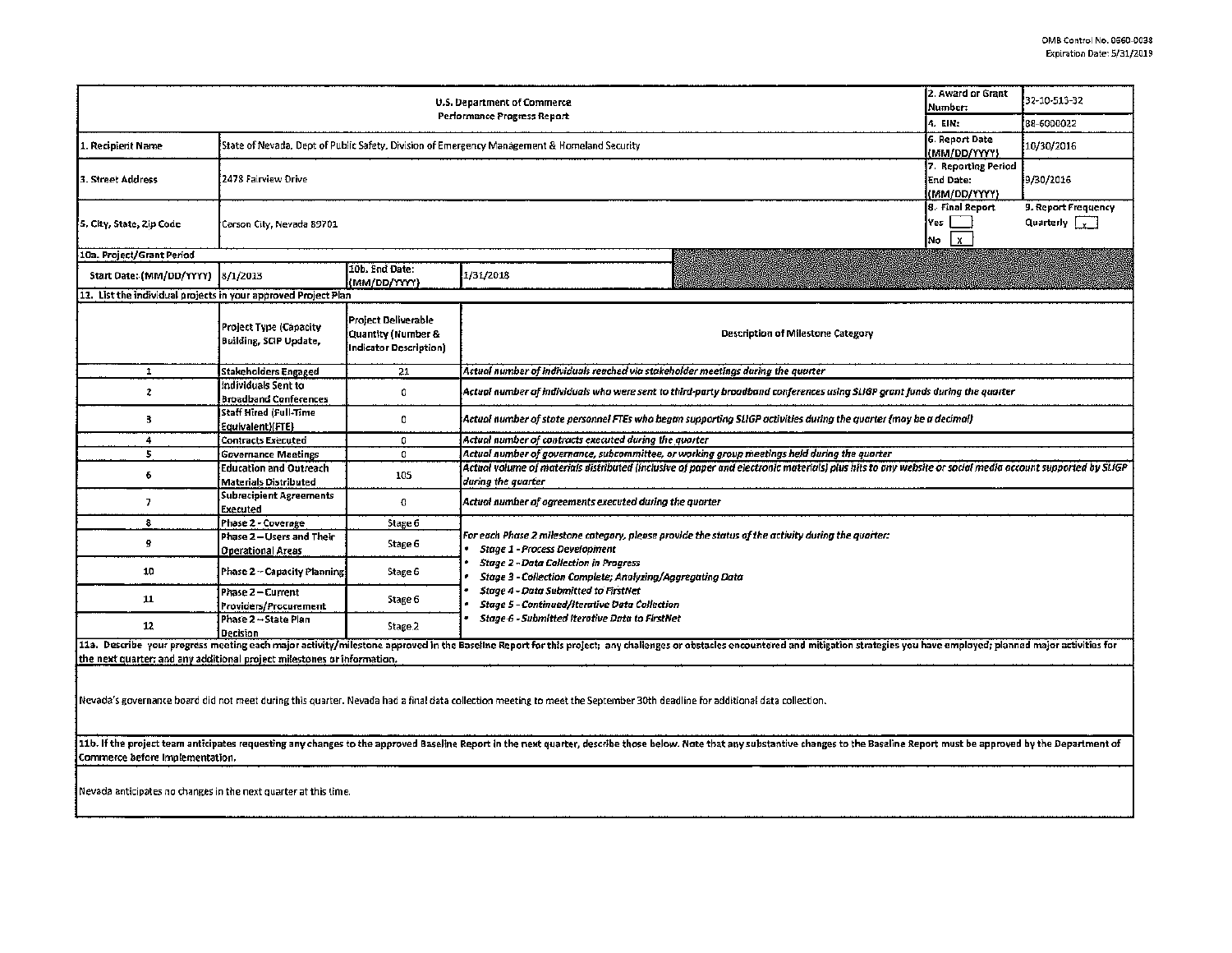Nevada continues outreach to stakeholders. Nevada completed a final data collection meeting prior to the September 30, 2016 deadline. 11d. Describe any success stories or best practices you have identified. Please be as specific as possible. Nevada continues to reach out to stakeholders for education. 12. Personnel 12a. If the project is not fully staffed, describe how any lack of staffing may impact the project's time line and when the project will be fully staffed. N/A. 12b. Staffing Table - Please include all staff that have contributed time to the project. Please do not remove individuals from this table. Project (s) Assigned Change Job Title FTE% Chief, Emergency No Change Single Point of Contact Management/SPOC 10% **Emergency Management** No Change **Grants Manager** Program Manager 10% No Change Supervisor of SLIGP Grant Coordinator Grants and Projects Supervisor 10% 13. Subcontracts (Vendors and/or Subrecipients) 13a. Subcontracts Table - include all subcontractors. The totals from this table must equal the "Subcontracts Total" in Question 14f. Contract **Total Matching Funds Total Federal Funds** Type RFP/RFQ Issued (Y/N) **Start Date End Date** Name **Subcontract Purpose** Executed Allocated Allocated (Vendor/Subrec.)  $(Y/N)$ Good of the State  $SO.00$ 1/31/2018 \$319,680.00 swic **SWIC Duties**  ${\bf N}$ Y 11/1/2013 Contract Good of the State 1/31/2018 \$217,110.00 \$0.00 y 11/1/2013 Coordinate Grant N Grant Coordinator Contract SLIGP Project 1/31/2018 \$432,324.00 \$0.00 Y Y 5/13/2015 Manage SLIGP Programmatic Contract Manager/Outreach Attorney for Process and \$159,192.00 \$0.00 Legał Counsel Sub-Grant  ${\sf N}$  $N$ 3/1/2013 1/31/2018 MOU. \$450,000.00  $50.00$ 12/1/2014 1/31/2018 Gap Analysis MOU **MOU** for partners Contract  $\mathsf N$ N.  $50.00$  $\overline{N}$  $\ddot{\mathbf{N}}$ \$7,200.00 **Meeting Facilitator** Contract Facilitator \$14,400.00 \$0.00  $\overline{N}$  $\overline{\mathbf{N}}$ Facilitator **Meeting Facilitator** Contract  $50.00$ Total \$1,599,906.00 13b. Describe any challenges encountered with vendors and/or subrecipients.

N/A - None

11c. Provide any other information that would be useful to NTIA as it assesses this project's progress.